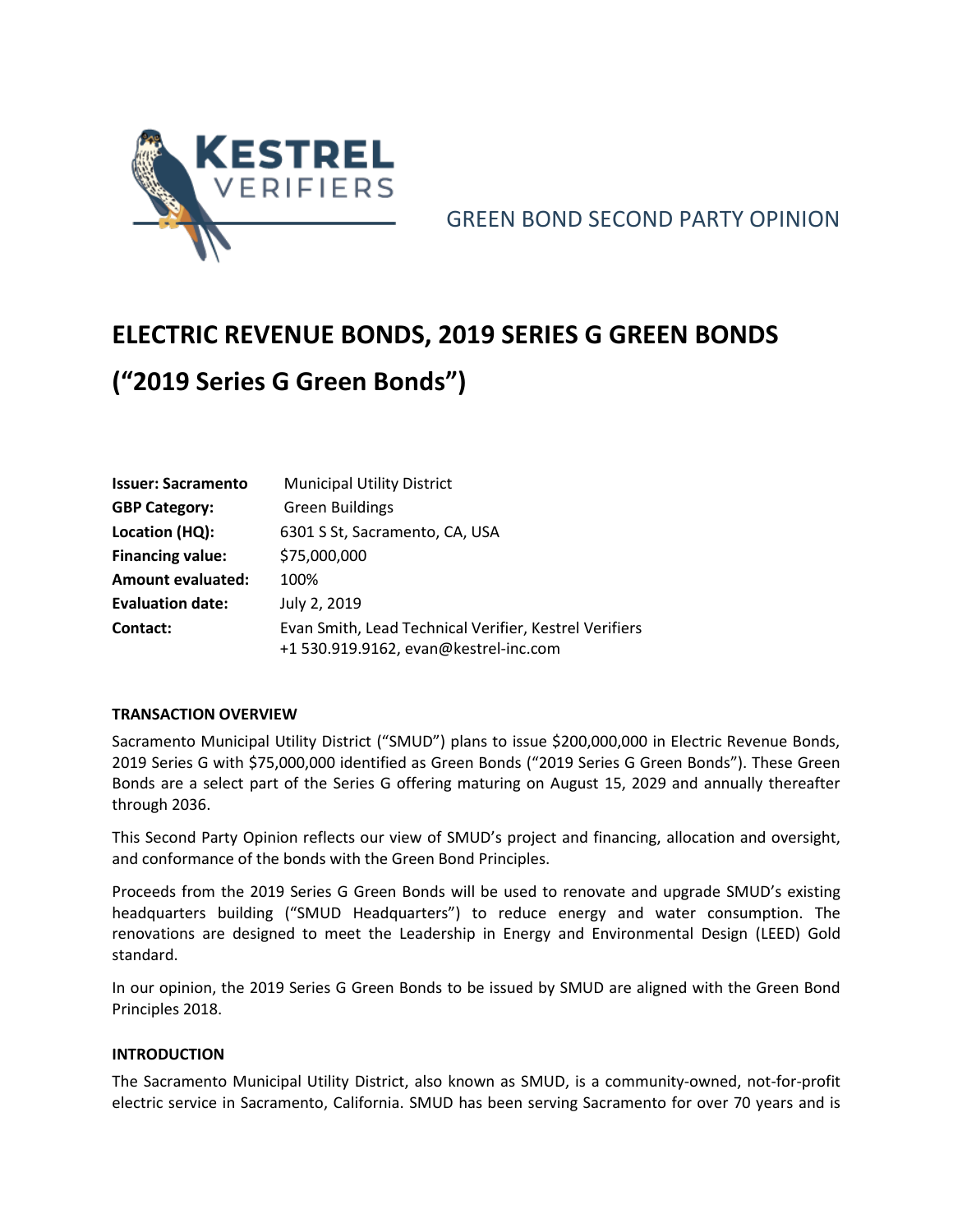now the nation's sixth-largest community-owned electric utility. SMUD is a recognized leader in environmental and sustainability initiatives. As the first California utility to receive more than 20% of its energy from renewable sources, SMUD continues to be a leader in greenhouse gas emissions reductions.

SMUD has established goals that support emissions reductions and a low-carbon trajectory, including goals in using renewable energy and reducing fleet fossil fuel use. To achieve this sustainability vision, SMUD has further established sustainability targets for buildings and office space by setting a primary goal to double energy savings at existing buildings.

SMUD plans to issue these bonds and use the proceeds to finance and reimburse expenditures related to renovation and upgrades on the existing SMUD Headquarters to reduce energy and water consumption.

SMUD has engaged Kestrel Verifiers to provide an independent Second Party Opinion on the alignment of the 2019 Series G Green Bonds with the Green Bond Principles 2018 (the "GBP"), as administered by the International Capital Market Association (the "ICMA"), and to the United Nations Sustainable Development Goals ("SDGs"). Kestrel Verifiers is an Approved Verifier, as per the Climate Bonds Initiative, for Green Bonds and Climate Bonds. The Kestrel review team included a Green Buildings specialist.

As part of this engagement, Kestrel Verifiers examined public and non-public information, and interviewed members of SMUD's management and finance teams. Our goal was to understand sustainability impacts of the business, planned use of proceeds, procedures for management of proceeds, and plans and practices for reporting. This document contains Kestrel's opinion of the 2019 Series G Green Bonds.

# **SACRAMENTO MUNICIPAL UTILITY DISTRICT'S SUSTAINABILITY STRATEGY**

Kestrel believes that the Sacramento Municipal Utility District has a strong sustainability strategy supported by a robust governance structure. SMUD's goals and commitment to environmental quality are supported through a governance system for managing and integrating sustainability into the utility and setting clear, attainable and effective goals.

SMUD's vision is to "be the trusted partner with our customers and community, providing innovative solutions to ensure energy affordability and reliability, improve the environment, reduce our region's carbon footprint, and enhance the vitality of our community." This vision drives the organization toward sustainability. To achieve its sustainability vision, SMUD has established sustainability guiding principles which include:

- Supply 33% of energy from qualified renewable sources by 2020 (wind, water, sun and landfill gas) and 60% by 2030;
- 50% reduction in petroleum use in vehicles through expansion of their fleet of plug-in hybrids and battery electric vehicles; and
- Double energy savings at existing buildings.

It is this last guiding principle aimed at doubling energy savings at existing buildings which is the core idea behind the SMUD Headquarters renovation project financed by the 2019 Series G Green Bonds. SMUD is following through on their vision and goals to promote a sustainable future.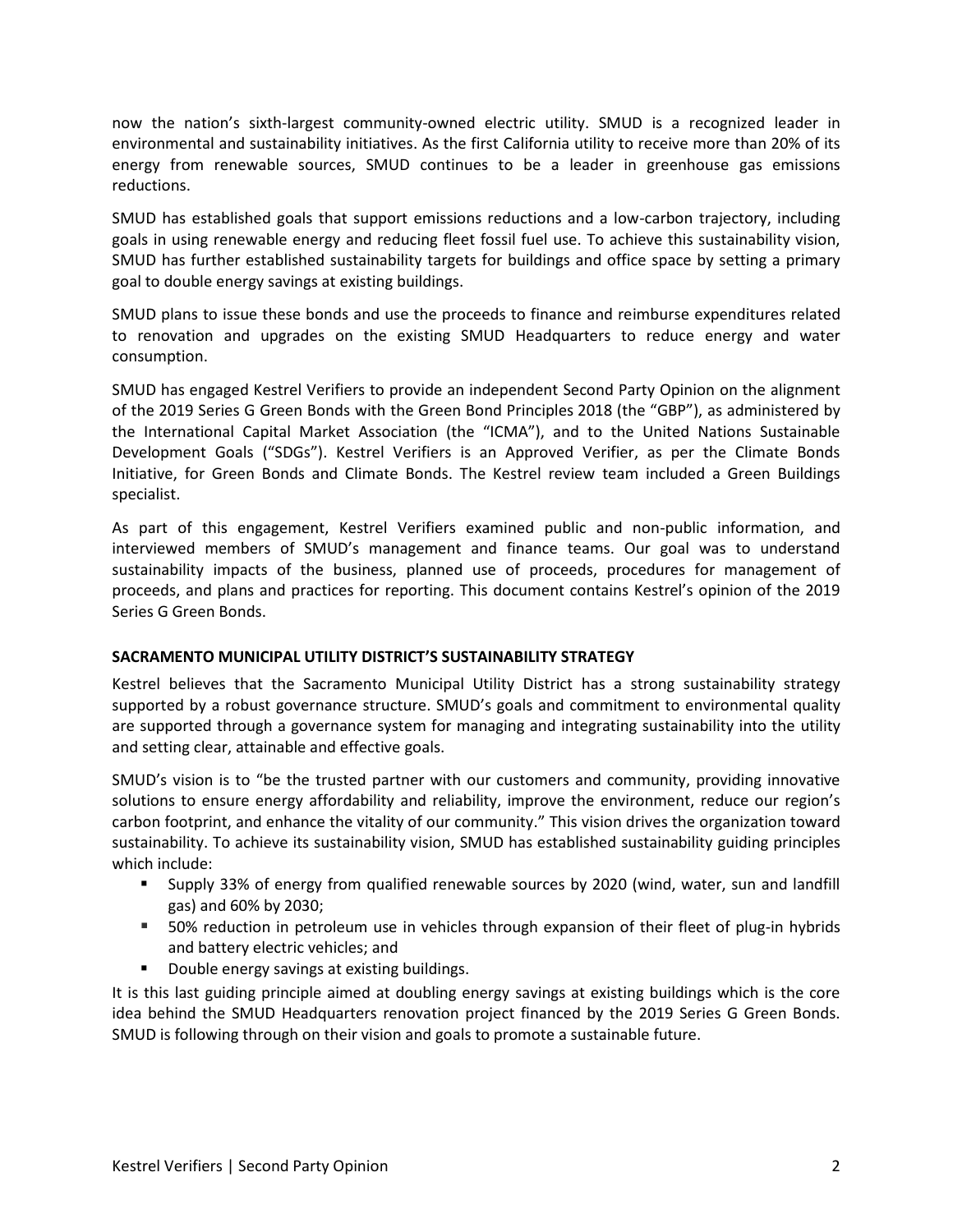### **PROJECT DESCRIPTION**

The 2019 Green Bonds will be issued as a part of the larger Electric Revenue Bonds, 2019 Series G. The Green Bonds with \$75 million out of the \$200 million total offering will cover the upgrades and renovations to the SMUD Headquarters, designed to the LEED Gold standard. These renovations focus on reducing energy use and water consumption for an office building which houses over 420 employees.

Table 1 summarizes the project components of the 2019 Series G Green Bonds that are being funded by this offering.

#### **Table 1. Summary of new improvements**

| <b>2019 Project Component</b>                  |  |  |
|------------------------------------------------|--|--|
| High-efficiency, low-volume mechanical systems |  |  |
| New insulated glazing                          |  |  |
| LED lighting                                   |  |  |
| Low water use fixtures                         |  |  |
| Incorporation of biophilic features            |  |  |
| Rainwater management site improvements         |  |  |
| Landscape water-use reduction                  |  |  |

The high-efficiency mechanical systems represent a significant savings in energy use through the modernization of the HVAC system. This major improvement, coupled with LED lighting and insulated glazing, will lead to dramatic reductions in energy use for climate control and lighting. Additionally, the project is incorporating 26 electric vehicle charging stations that will encourage zero emissions vehicles for commuting. Increased natural light resulting from these renovations saves energy. Potentially even more pertinent in water-scarce California is the water-saving technology being incorporated as a part of the renovations. Use of low water fixtures, rainwater capture, and low water use landscaping all contribute to reducing water use at the Headquarters building.

Table 2 summarizes historic water use at the SMUD Headquarters compared to estimated future water use after renovation, illustrating a drastic reduction.

#### **Table 2. Water use at SMUD Headquarters**

| 2019 Project Component                      |                           |
|---------------------------------------------|---------------------------|
| Annual baseline water consumption (actual)  | 541,975.20 (gallons/year) |
| Annual future water consumption (estimated) | 318,711.12 (gallons/year) |
| Percent water use reduction (%)             | 41.19%                    |

By incorporating insulating, energy savings, and water saving technologies, SMUD has invested in a renovated Headquarters building that will reduce environmental impacts, save money, and promote a healthy work environment.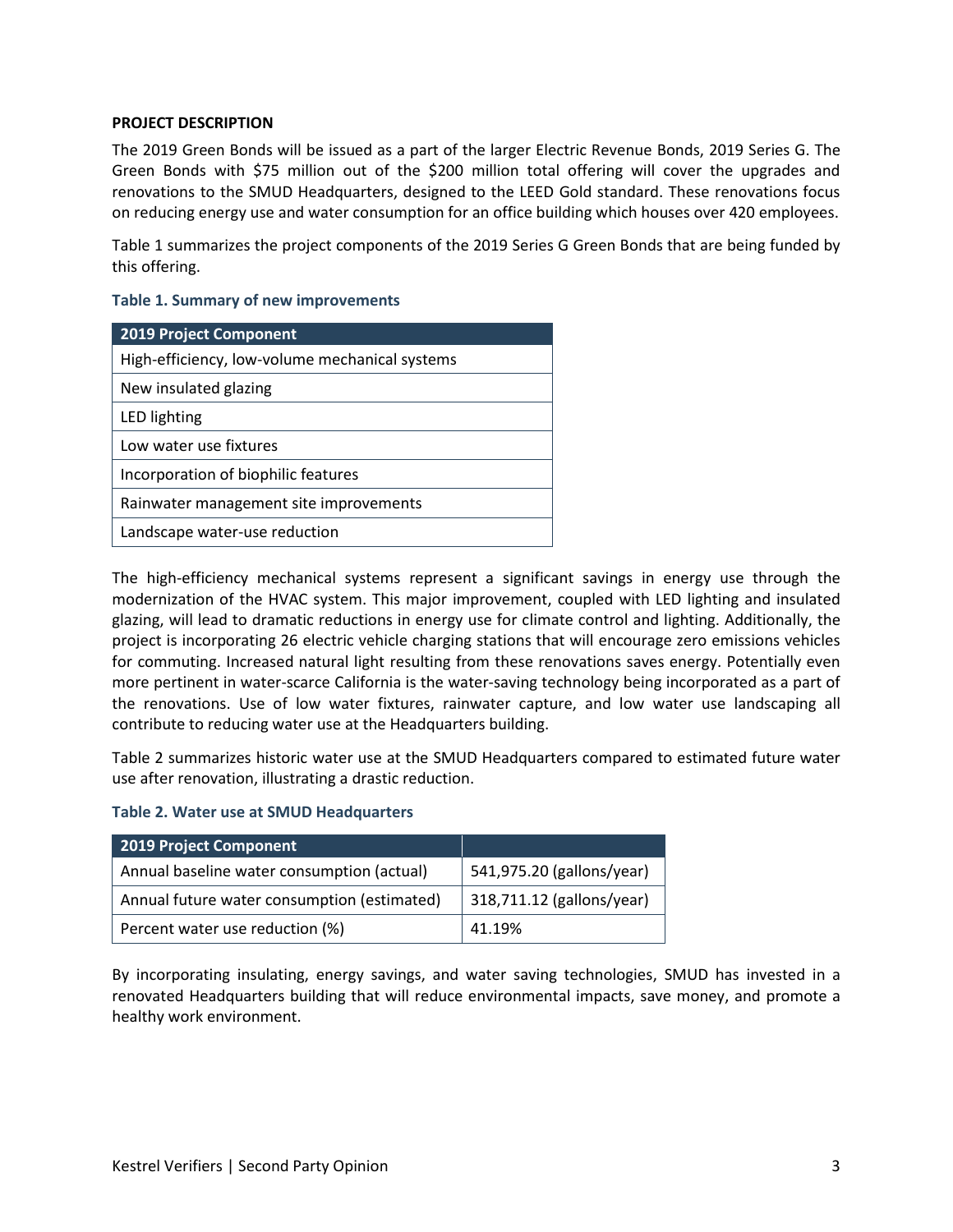#### **ENVIRONMENTAL BENEFITS**

The SMUD Headquarters renovation project includes many green and modernizing features including: energy efficiency upgrades through insulation and lighting, installation of low water use fixtures and landscaping, and high-efficiency mechanical systems such as modern HVAC systems. In general, energy use in commercial buildings is one of the biggest potential reductions in greenhouse gas emissions from current levels. Furthermore, due to changing climate, California can be affected by droughts that drive a need for water conservation technologies, as demonstrated in this project.

### **ALIGNMENT WITH GREEN BOND PRINCIPLES**

### **Use of Proceeds**

One hundred percent of bond proceeds will be used for Green Buildings, which is recognized by the ICMA Green Bond Principles as an eligible project category with positive environmental benefits.

### **Project Evaluation and Selection**

SMUD's project evaluation and selection process is executed through a dedicated environmental team supported by the Finance and Audit Committee and the Board of Directors. Kestrel assesses this process as a best market practice due to the active participation of the Board and management.

### **Management of Proceeds**

SMUD's management of proceeds is in line with market practices. The net proceeds will be tracked by SMUD's Finance Team and will be 100% allocated and reimbursed in full at bond closing.

### **Reporting**

SMUD will file the appropriate reports and financial statements as detailed in the Continuing Disclosure Agreement. Kestrel Verifiers will provide one post-issuance Use of Proceeds report, which SMUD will post on the Electronic Municipal Market Access (EMMA) system operated by the MSRB. From time to time, SMUD will make and keep readily available a sustainability report which will be posted to the agency's website.

# **ALIGNMENT WITH UNITED NATIONS SUSTAINABLE DEVELOPMENT GOALS**

In addition to following the guidelines of the Green Bond Principles, SMUD also recognizes the United Nations Sustainable Development Goals ("SDGs"). The 2019 Series G Green Bonds align with the following SDGs:

- **SDG 9: Industry, Innovation and Infrastructure**, which includes targets to upgrade infrastructure and retrofit industries to make them sustainable, with increased resource-use efficiency and greater adoption of clean and environmentally sound technologies and industrial processes. The SMUD Headquarters renovation aligns with this goal by retrofitting a historical building to current standards and incorporating environmental technology to achieve greater sustainability.
- **SDG 12: Responsible Consumption and Production**, which includes targets to encourage companies, especially large and transnational companies, to adopt sustainable practices and to integrate sustainability information into their reporting cycle. SMUD exemplifies this goal through the directives from the Board of Directors and Sustainability Reports that coincide with the SMUD Environmental Roadmap 2020.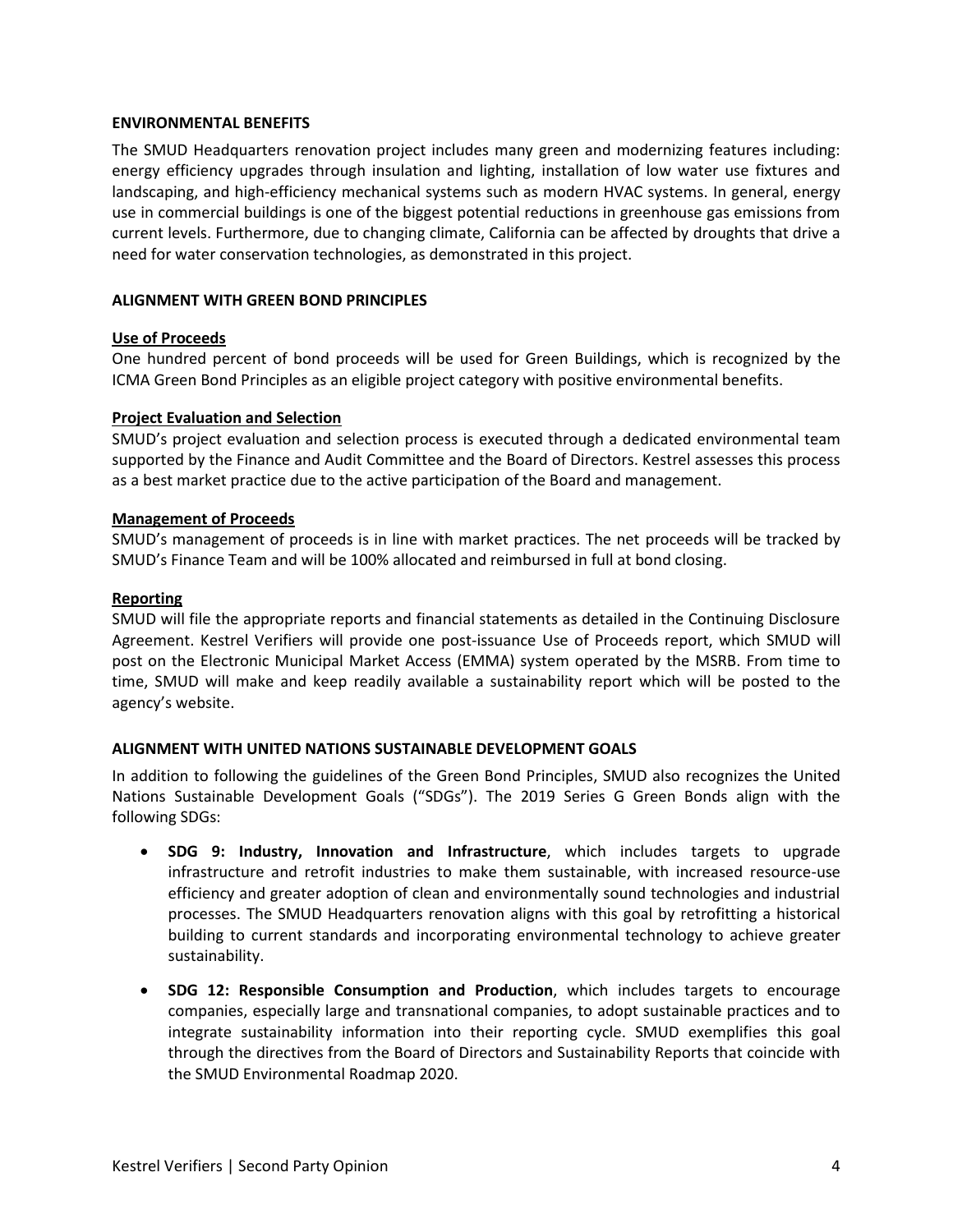#### **IMPACT OF USE OF PROCEEDS**

The eligible project category for the use of proceeds—Green Buildings—is recognized as impactful by the GBP, and Kestrel views the selection of this project category positively.

Kestrel is of the opinion that the financing of SMUD's operations will deliver a significant positive environmental contribution by reducing energy and water consumption.

Beyond the environmental benefits, green buildings also yield clear social and economic benefits in the form of energy cost savings, increased property value, and worker health and well-being. Economically, energy and water costs will be reduced dramatically while maintaining high property value for SMUD. Socially, employees working in green buildings that focus on clean well-ventilated spaces—similar to the spaces SMUD will achieve with upgraded high-efficiency systems—and natural light are more productive, sleep better, and live happier, healthier lives.<sup>1</sup>

Overall, Kestrel believes that the eligible projects will contribute to improving the environment through Green Buildings.

### **SECOND PARTY OPINION ON GREEN BOND PRINCIPLES ALIGNMENT**

SMUD intends to issue the 2019 Series G Green Bonds which will be used to finance green assets and green activities related to Board Action. These activities are recognized as impactful under the "Green Buildings" category of the Green Bond Principles. SMUD's project selection process and management of proceeds are also in line with market practices. Based on these tenets and that 100% of proceeds have or will be allocated to green projects, we expect this bond to meet the basics of the four pillars of the GBP.

#### **SMUD has committed to:**

- $\boxtimes$  allocating the full amount of the net proceeds of bonds to eligible green projects, as defined by the Green Bond Framework;
- $\boxtimes$  using clear "green" criteria, as defined by the issuer, to select projects for funding;
- $\boxtimes$  managing and tracking proceeds; and
- $\boxtimes$  a one-year post-issuance report.

Kestrel is of the opinion that the green activities funded by the proceeds of the 2019 Series G Green Bonds will provide a meaningful contribution to the Sacramento Municipal Utility District's strong sustainability commitments and targets, and positively contribute to the transition toward a more circular and low-carbon economy.

Based on the above, Kestrel is of the opinion that the Sacramento Municipal Utility District is well positioned to issue the green bonds; that their corresponding sustainability plans are credible, robust and aligned with the four pillars of the Green Bond Principles 2018; and the use of proceeds is aligned with United Nations Sustainable Development Goals 9 and 12.

 $1$  U.S. Green Building Council, "Benefits of green building" available online at <https://new.usgbc.org/press/benefits-of-green-building>